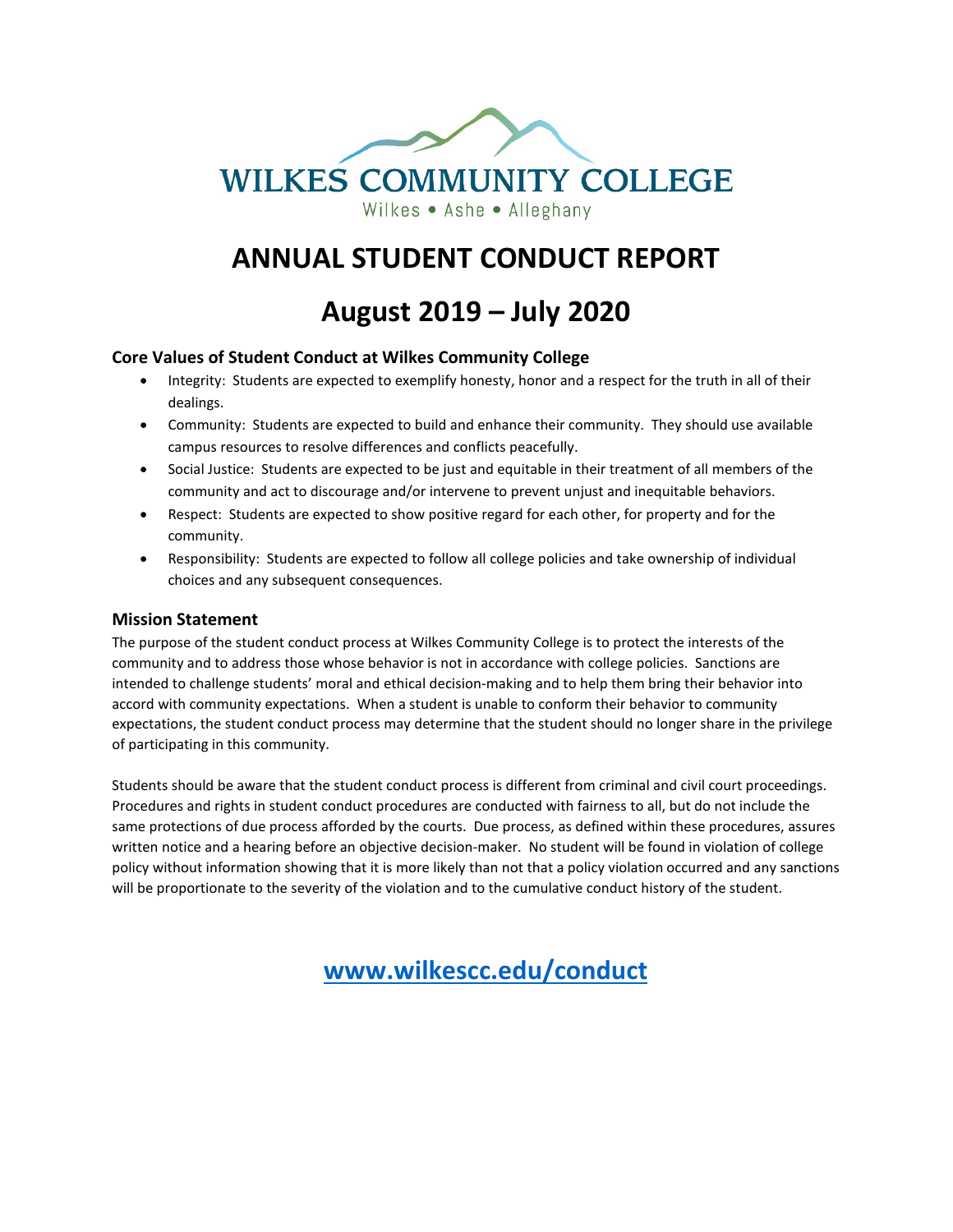#### **Classification of Case Types:**

- **Academic Integrity:** Any case that involved some form of academic dishonesty (cheating, fabrication and falsification, plagiarism, abuse of academic materials, or complicity in academic dishonesty). See page 4 of the Student Code of Conduct for additional details.
- **Care Team:** Any case that involved a report concerning a student who was in distress and/or whose behavior was of concern to others. The behaviors reported may or may not have involved a violation of college policies/rules. Note: The goal of the Care Team is to provide support to students before situations rise to crisis levels. During the 2017-2018 school year, the WCC Care Team was officially organized in preparation for implementation at the beginning of the 2018-19 school year. Go to [www.wilkescc.edu/care](http://www.wilkescc.edu/care) for more details.
- **Conduct:** Any case that involved a violation of the rules of conduct, excluding academic integrity/dishonesty cases. See pages 4 – 10 of the Student Code of Conduct for additional details.
- **Information Only:** Any case that involved a first time, low level offense that resulted in a verbal warning/policy reminder being provided to a student regarding the rule(s) of conduct that were violated. Verbal warnings are not added to a student's official conduct record.



#### **Overview of Cases**

| <b>Case Type</b><br>*See Case Type<br>descriptions at top of<br>page. | <b>Number of Cases</b><br>by Type |
|-----------------------------------------------------------------------|-----------------------------------|
| <b>Academic Integrity</b>                                             | 35                                |
| Care Team                                                             | 28                                |
| Conduct                                                               | 13                                |
| Information Only                                                      |                                   |
| Total                                                                 | 77 total cases by type            |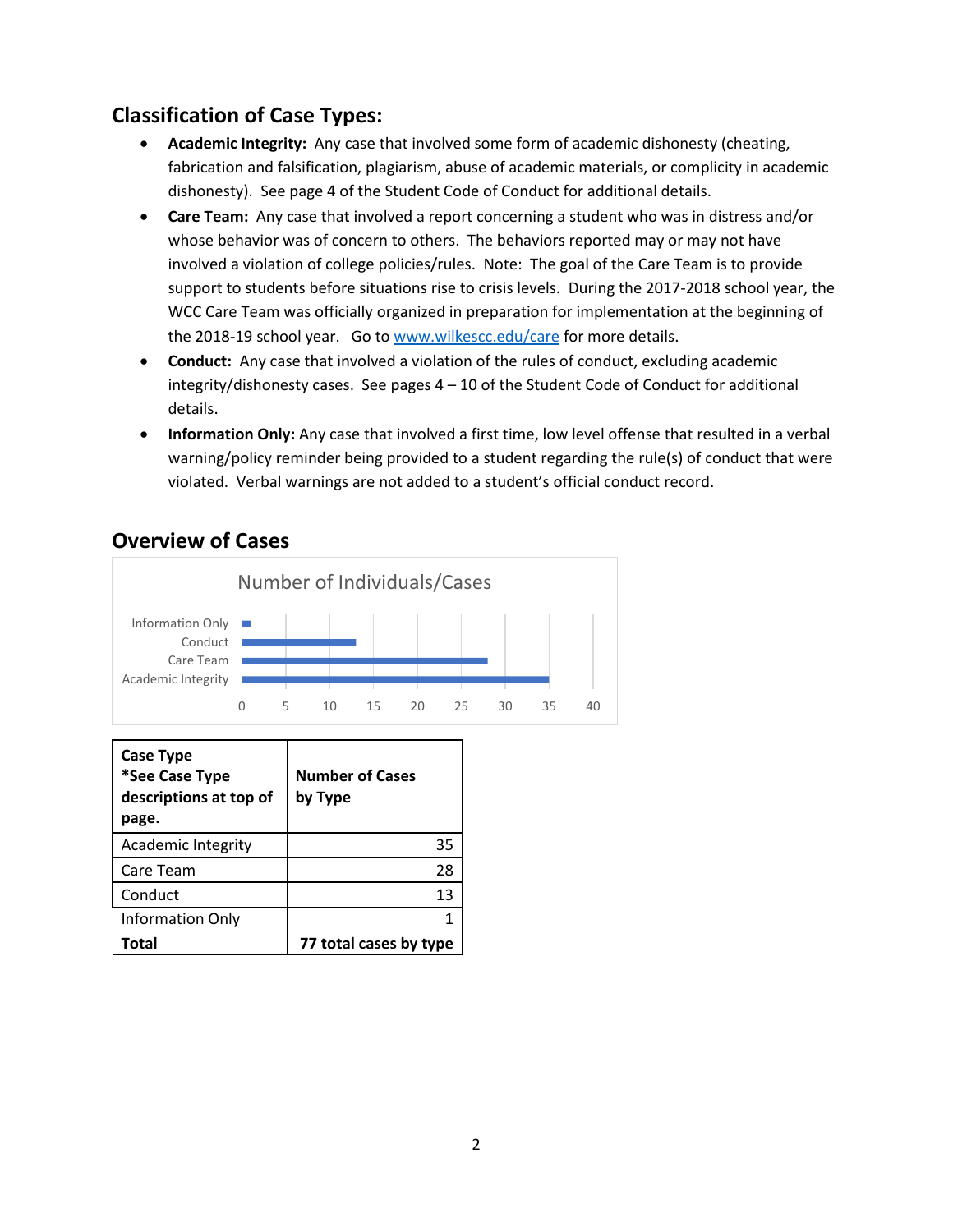

## **Monthly Breakdown of Cases by Individual Students**

| Month        | <b>Number of Individuals</b> |
|--------------|------------------------------|
| August       | 7                            |
| September    | 16                           |
| October      | 11                           |
| November     | 14                           |
| December     | 5                            |
| January      | 6                            |
| February     | 10                           |
| March        | 5                            |
| April        | 1                            |
| May          | 0                            |
| June         | 1                            |
| July         | 1                            |
| <b>Total</b> | 77 individual students       |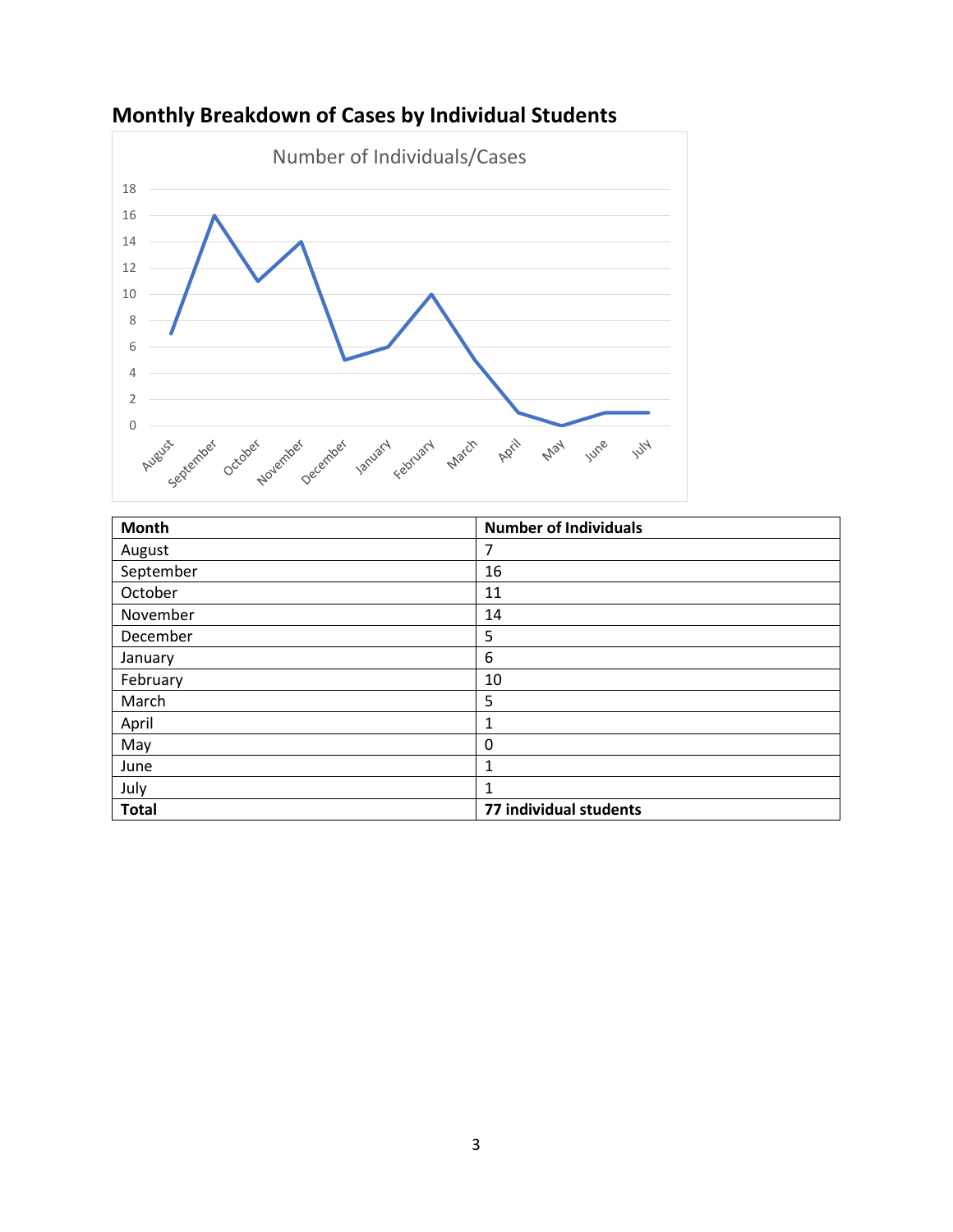# **Case Types by Month**



|              | <b>Academic</b><br>Integrity | Care<br>Team   | <b>Conduct</b> | <b>Information</b><br>Only | <b>Total Cases by</b><br>Month |
|--------------|------------------------------|----------------|----------------|----------------------------|--------------------------------|
| August       | 1                            | 4              | $\overline{2}$ | 0                          |                                |
| September    | 5                            | 8              | $\overline{2}$ | 1                          | 16                             |
| October      | 4                            | 5              | $\overline{2}$ | 0                          | 11                             |
| November     | 11                           | $\overline{2}$ | $\mathbf{1}$   | 0                          | 14                             |
| December     | 3                            | $\overline{2}$ | 0              | 0                          | 5                              |
| January      | 0                            | 3              | 3              | 0                          | 6                              |
| February     | 5                            | $\overline{2}$ | 3              | 0                          | 10                             |
| March        | 5                            | 0              | 0              | 0                          | 5                              |
| April        | 0                            | $\mathbf{1}$   | 0              | 0                          | 1                              |
| May          | 0                            | 0              | 0              | 0                          | $\Omega$                       |
| June         | 0                            | $\mathbf{1}$   | 0              | 0                          | 1                              |
| July         | 1                            | 0              | 0              | 0                          | 10                             |
| <b>Total</b> | 35                           | 28             | 13             | 1                          | = 77 cases by type             |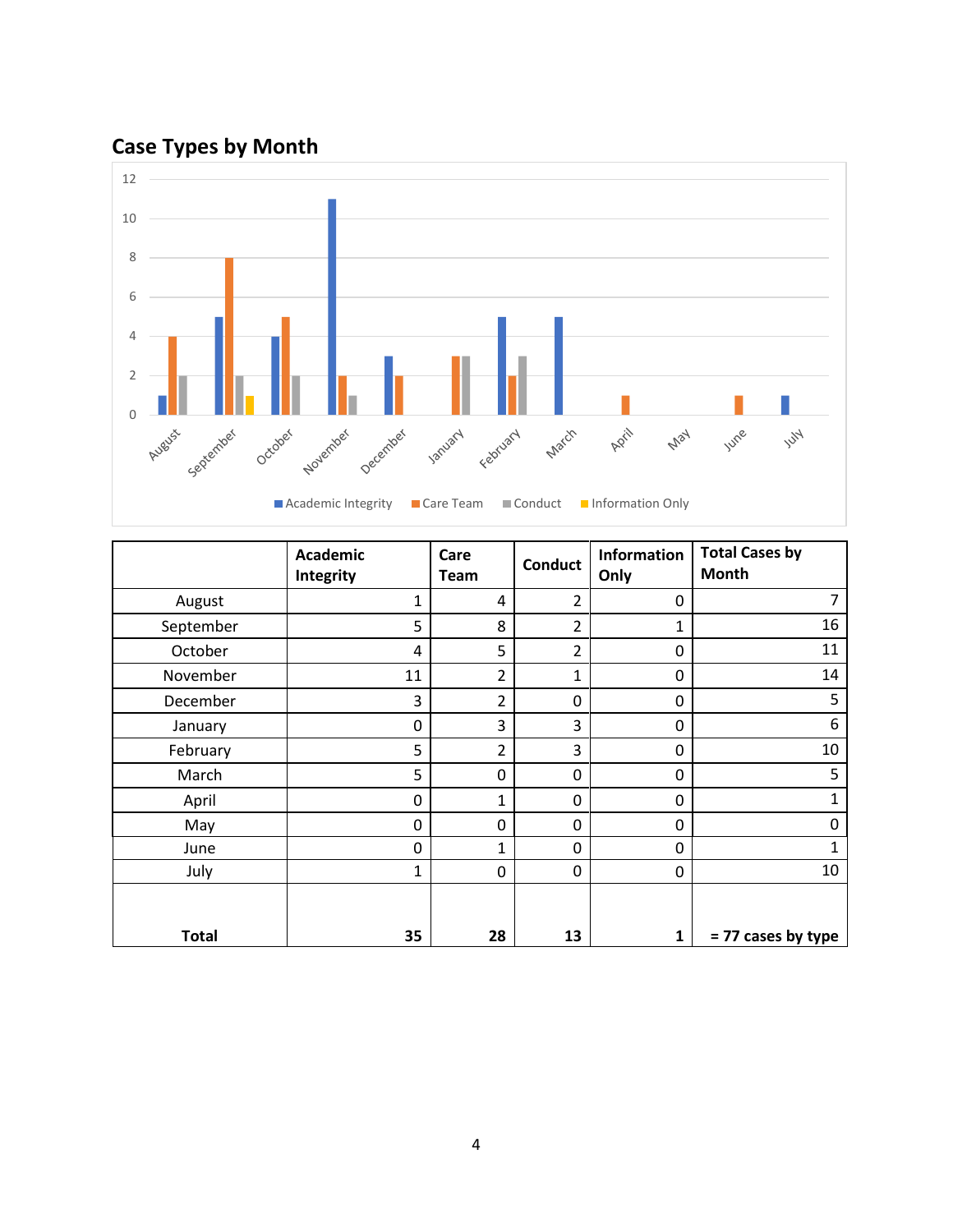#### **Academic Integrity Case Violations by Type**



| <b>Academic Integrity</b><br><b>Violations</b> | <b>Frequency of Violations</b>                 |
|------------------------------------------------|------------------------------------------------|
| Cheating                                       | 21                                             |
| Complicity in                                  | q                                              |
| <b>Academic Dishonesty</b>                     |                                                |
| Fabrication and                                |                                                |
| Falsification                                  | 4                                              |
| Plagiarism                                     | 13                                             |
| Total                                          | 47 total academic integrity violations by type |

**\*Note: 35 cases of activity integrity were reported. Some cases involved multiple types of academic integrity violations.** 

#### **Academic Integrity Case Violations Reported by Division**



| <b>Academic Integrity Violations by Division</b>  | <b>Frequency of Violations</b>             |
|---------------------------------------------------|--------------------------------------------|
| <b>Applied Career Technologies</b>                |                                            |
| Arts & Sciences                                   |                                            |
| <b>Business &amp; Public Service Technologies</b> |                                            |
| <b>Health Sciences</b>                            |                                            |
| Workforce Development & Community<br>Education    |                                            |
| Total                                             | 35 total academic integrity cases reported |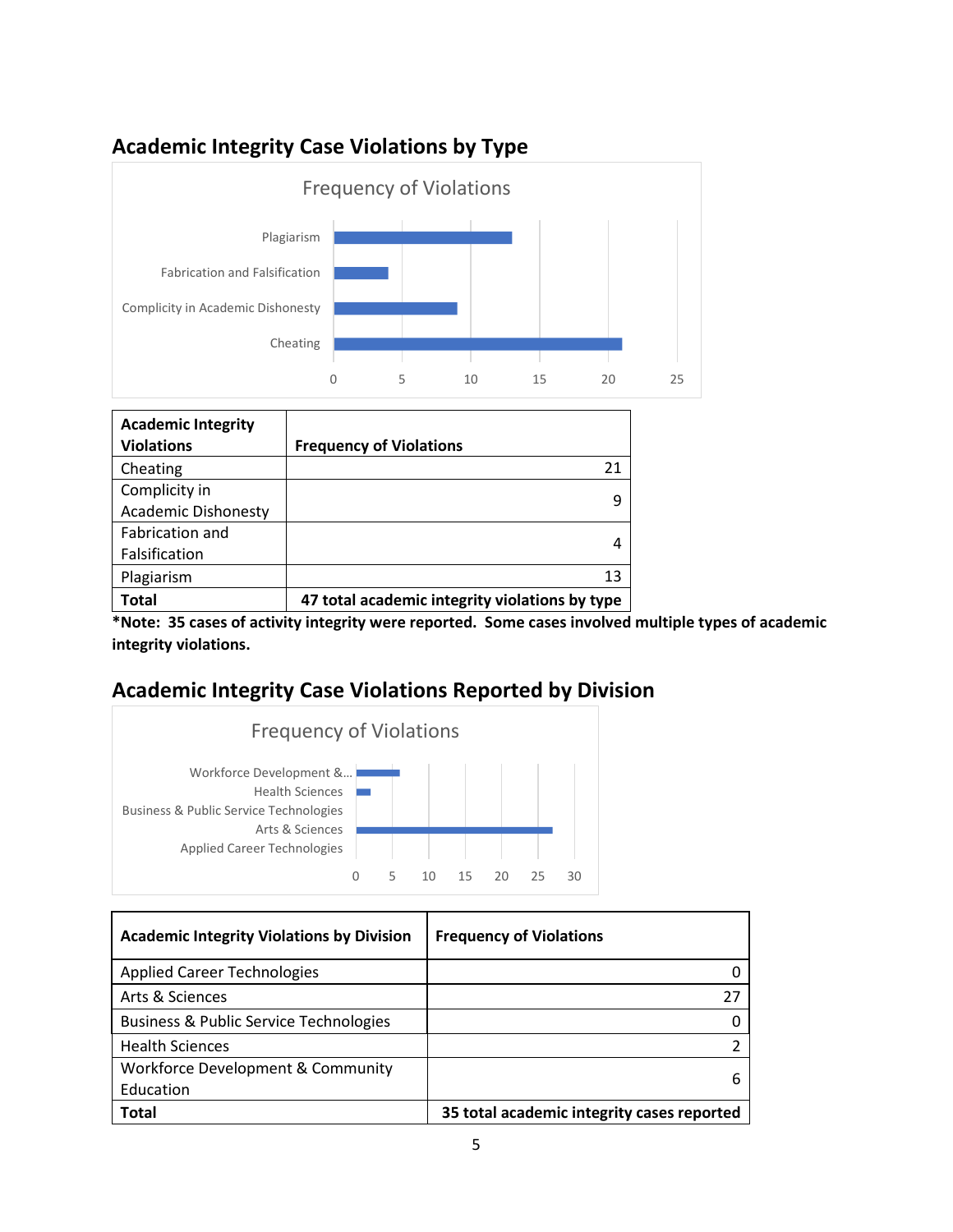### **Care Team Reports by Type**



| <b>Care Team Report Concerns</b>                                                 | <b>Frequency of Concern</b>                      |
|----------------------------------------------------------------------------------|--------------------------------------------------|
| <b>Academic Progress</b>                                                         | 1                                                |
| Attendance                                                                       |                                                  |
| Concerning Behavior in Classroom                                                 | 6                                                |
| Concerning Behavior in Instructor's office                                       | 1                                                |
| <b>Concerning Email Message</b>                                                  |                                                  |
| Concerning/Disruptive Text Message                                               |                                                  |
| Concerning Message on Social Media                                               | 1                                                |
| Concerning Statement in Assignment                                               |                                                  |
| <b>Conflict with Another Student</b>                                             |                                                  |
| Housing/Transportation                                                           | 2                                                |
| Hygiene                                                                          |                                                  |
| Self-Report of Concerning Behaviors/Issues by<br><b>Student to Faculty/Staff</b> | q                                                |
| Total                                                                            | 28 total Care Team Reports<br>by type of Concern |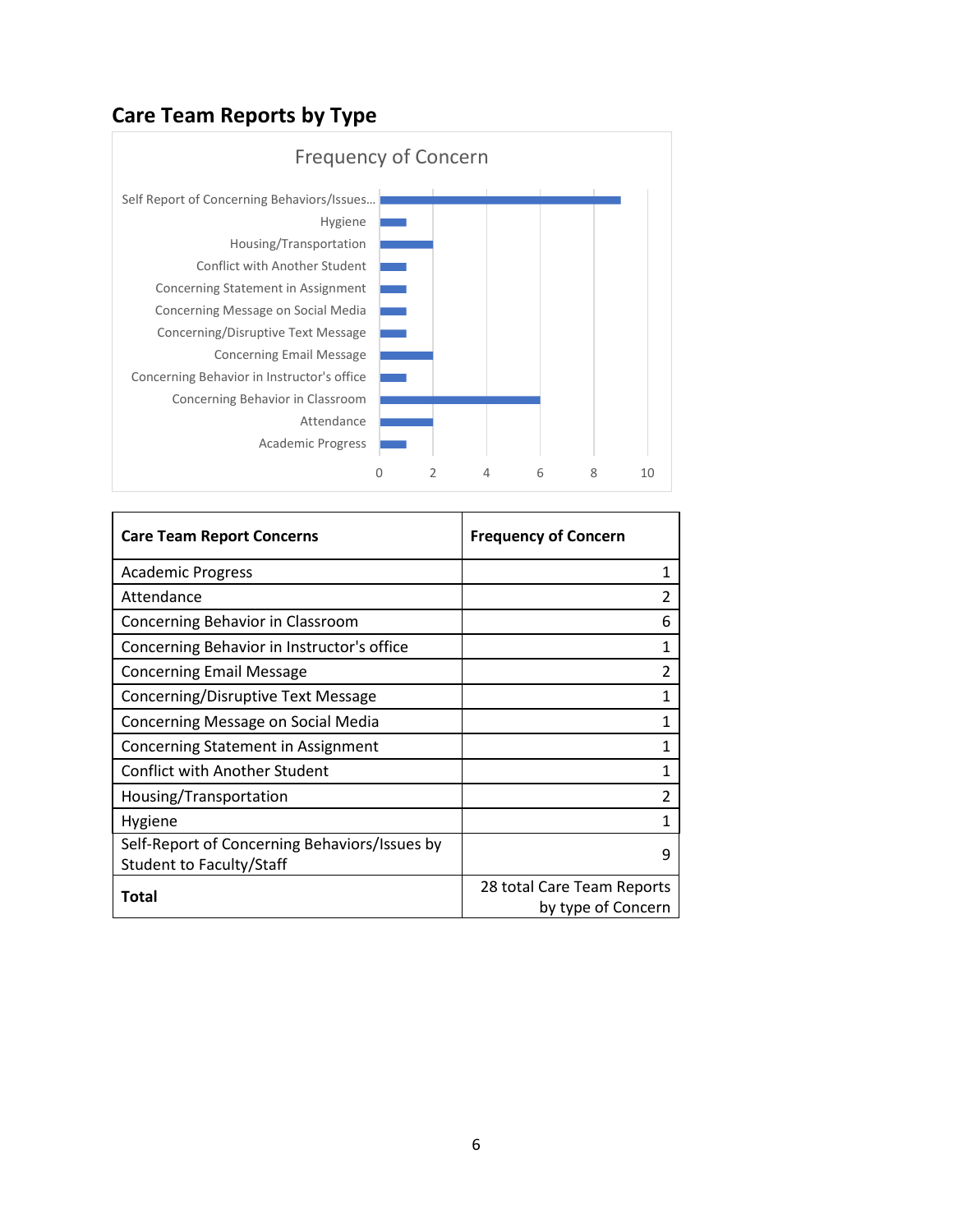## **Care Team Reports by Division**



| <b>Care Team Reports by Division</b>              | # of Reports   |
|---------------------------------------------------|----------------|
| <b>Advising Center - Wilkes</b>                   | 3              |
| <b>Applied Career Technologies</b>                | 4              |
| Arts & Sciences                                   | 6              |
| <b>Alleghany Center</b>                           | O              |
| Ashe Campus                                       | 1              |
| <b>Business &amp; Public Service Technologies</b> | 3              |
| Campus Police                                     | 1              |
| <b>College Readiness</b>                          | O              |
| <b>Health Sciences</b>                            | 2              |
| <b>Instructional Support Services</b>             | 0              |
| <b>SAGE</b>                                       | 5              |
| <b>Student Services</b>                           | 1              |
| <b>Student Services</b>                           | $\mathfrak{p}$ |
| Work Force Development & Community<br>Education   | 0              |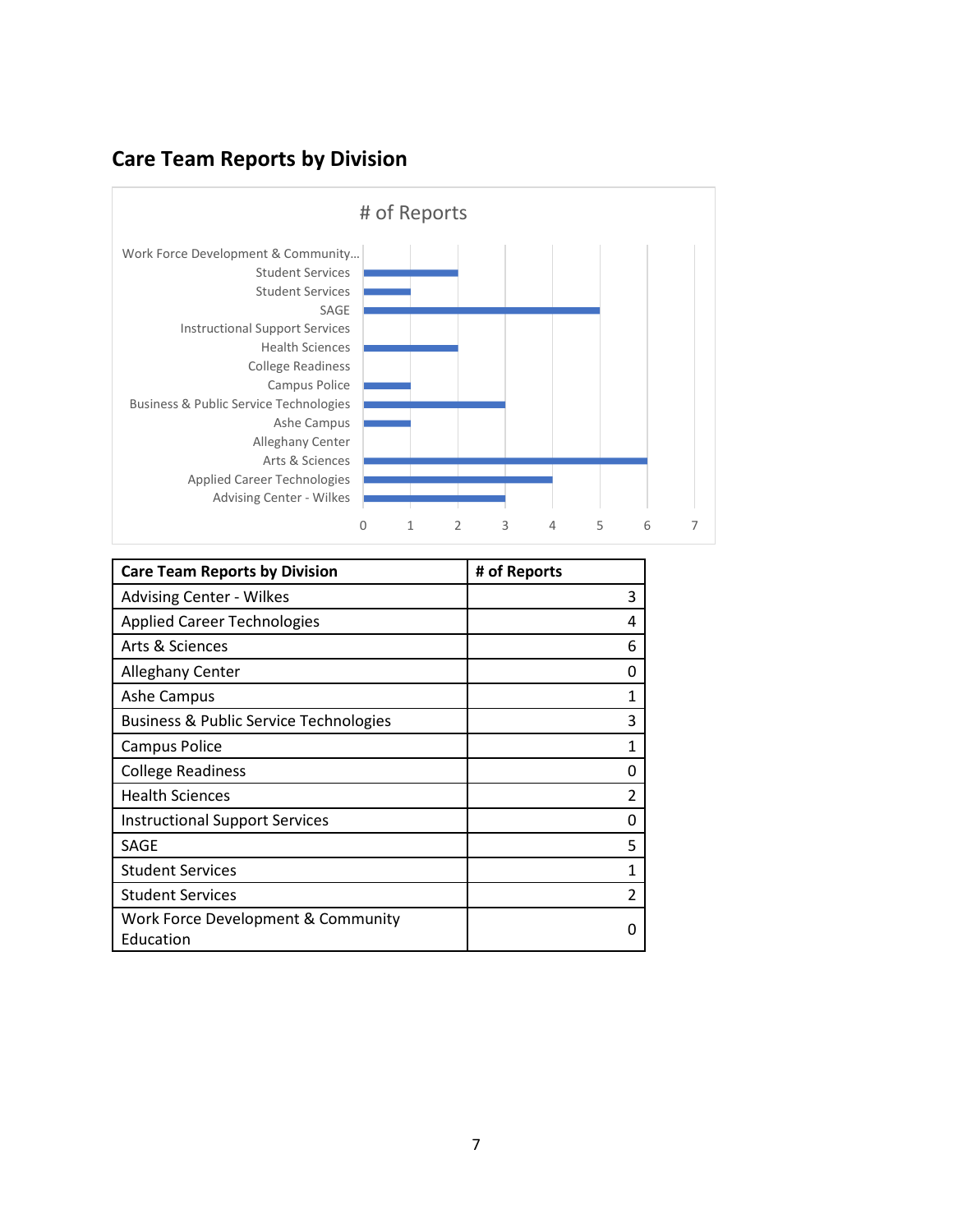### **Conduct Case Violations by Type**



| <b>Conduct Violations</b>        | Frequency of<br><b>Violations</b>          |
|----------------------------------|--------------------------------------------|
| Alcohol - Consumption/Possession |                                            |
| Alcohol - Under the Influence    | 2                                          |
| <b>Academic Disruption</b>       | 5                                          |
| Bullying/Harassment              | 3                                          |
| Drugs - Under the Influence      | 2                                          |
| <b>Firearm Possession</b>        | $\mathbf{1}$                               |
| Non-Consensual Sexual Contact    | 1                                          |
| Smoking                          | 1                                          |
| Total                            | 16 total violations of<br>rules of conduct |

**\*Note: 13 conduct cases were reported. Some cases involved multiple violations of the rules of conduct.**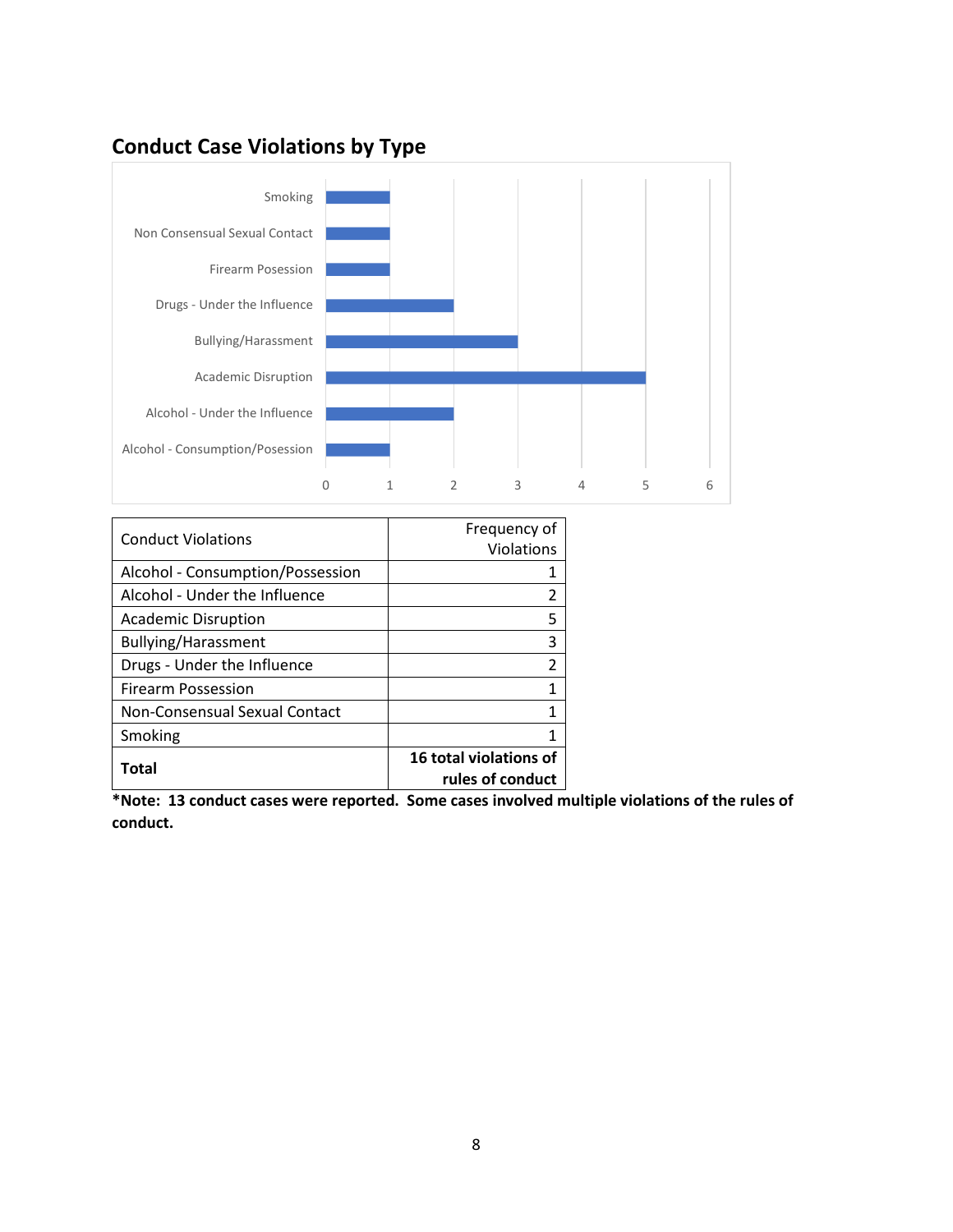

### **Frequency of Sanctions – Conduct Cases**

| <b>Sanction Types</b> | # of times issued                 |
|-----------------------|-----------------------------------|
| Class Removal         | $\overline{2}$                    |
| Warning               | 7                                 |
| Probation             | 2                                 |
| No Contact            | $\overline{2}$                    |
| Suspension            | 3                                 |
| Temporary 5 Day       |                                   |
| Suspension            | 1                                 |
| <b>Verbal Warning</b> | 1                                 |
| Total                 | 18 total conduct sanctions issued |

**Note: 13 conduct cases were reported. Some cases involved multiple sanctions.**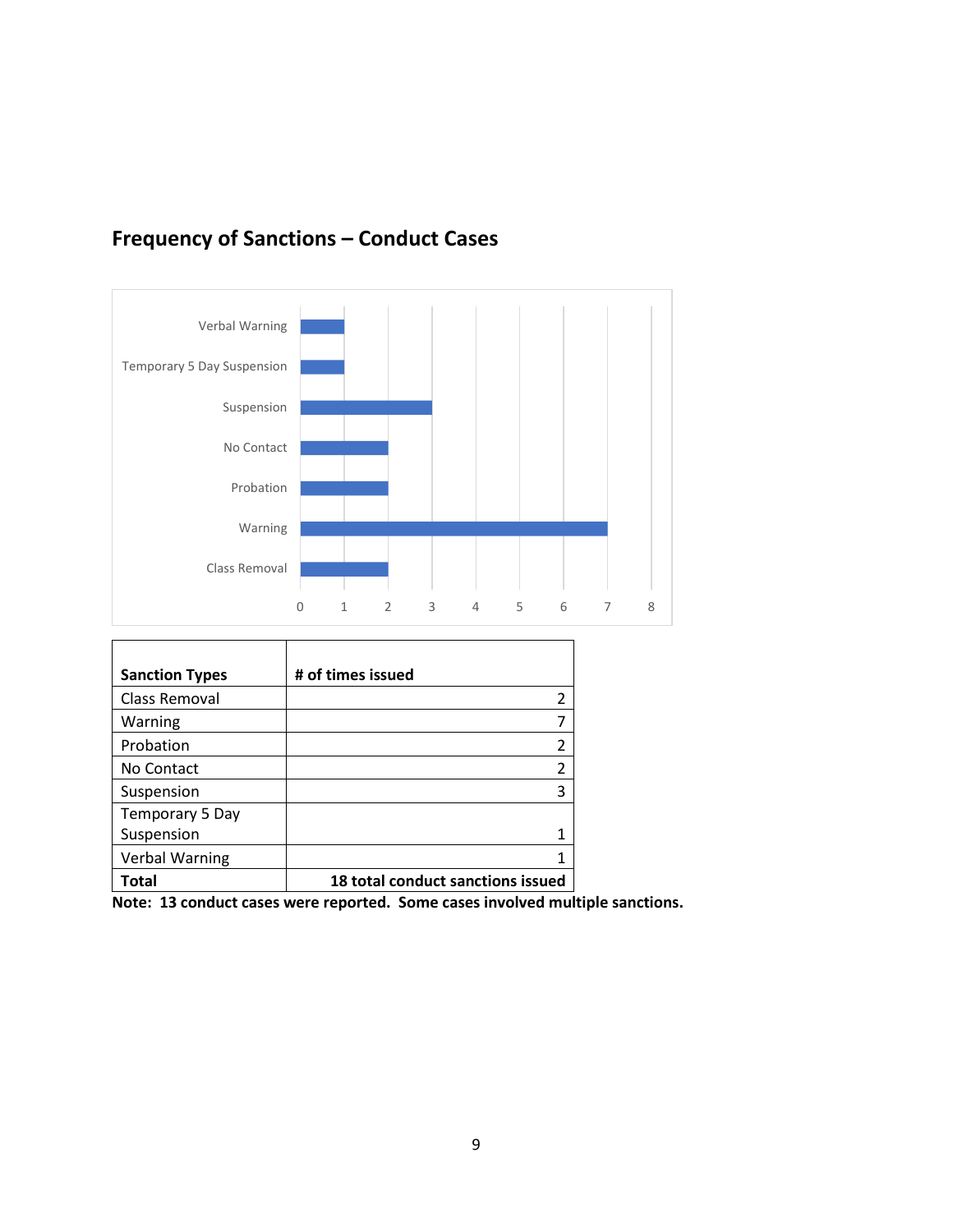### **Location of Conduct Incidents**



| Location              | # of Violations     |
|-----------------------|---------------------|
| Alumni Hall Parking   | 2                   |
| Lot                   |                     |
| <b>Ashe Campus</b>    | 3                   |
| Daniel Hall           | 3                   |
| Hayes Hall            | $\mathfrak{p}$      |
| Lowes Hall            | 1                   |
| Merle Fest Storage    | 1                   |
| Area                  |                     |
| Randolph Hall Parking | 1                   |
| Lot                   |                     |
|                       | 13                  |
| Total                 | total conduct cases |

## **Information Only Cases**



| <b>Information Only</b>                                      | # of Meetings                 |
|--------------------------------------------------------------|-------------------------------|
| Academic Integrity<br>(Possible Cheating,<br>Verbal Warning) |                               |
| Total                                                        | 1 information only<br>meeting |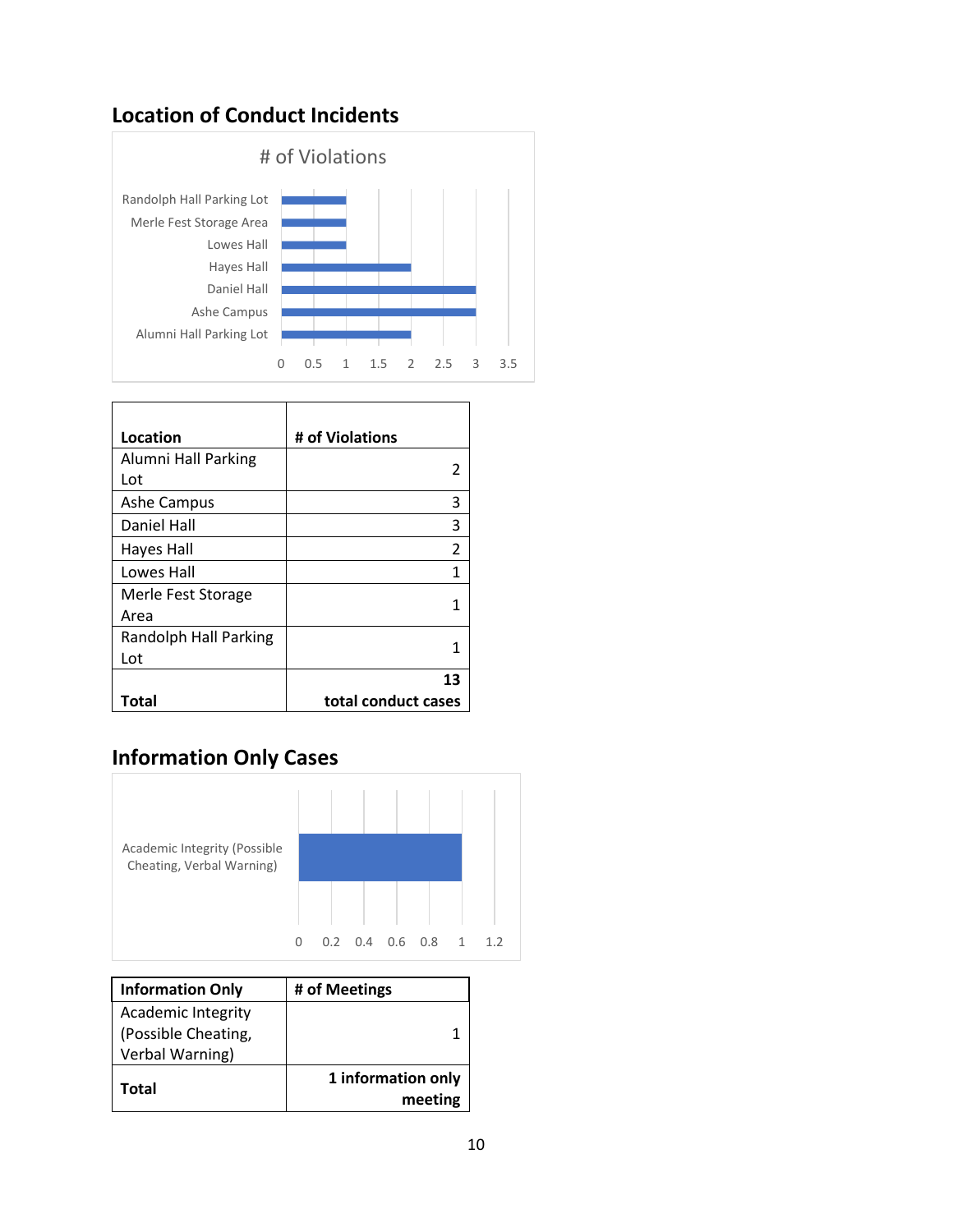# **Case Types by Gender**



| Female<br>Male | 10.                    |
|----------------|------------------------|
| Total          | 35 individual students |



| Female | q                      |
|--------|------------------------|
| Male   | 19                     |
| Total  | 28 individual students |